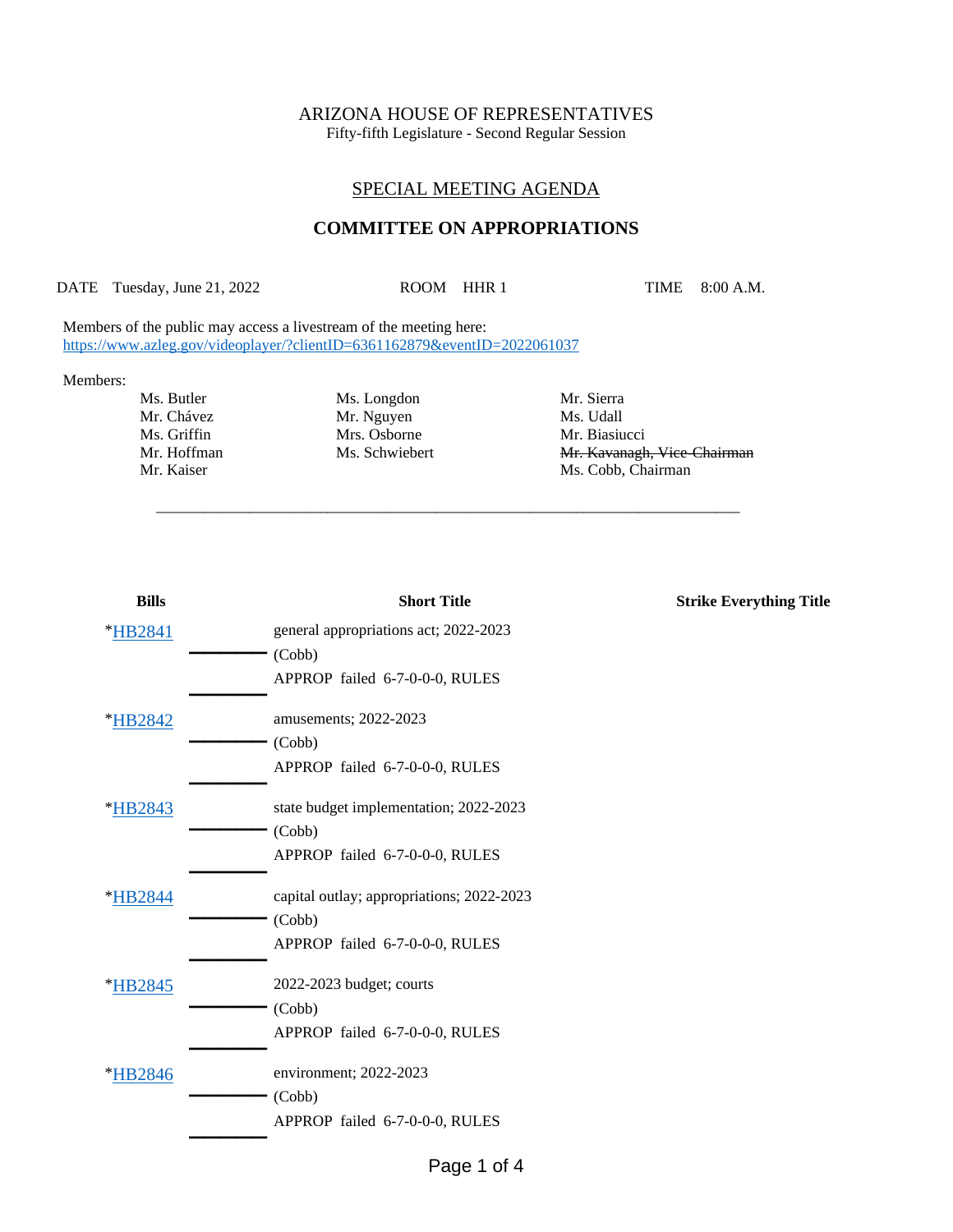| <b>Bills</b>  | <b>Short Title</b>                        |
|---------------|-------------------------------------------|
| *HB2847       | 2022-2023 budget; health                  |
|               | (Cobb)                                    |
|               | APPROP failed 6-7-0-0-0, RULES            |
| *HB2848       | higher education; 2022-2023               |
|               | (Cobb)                                    |
|               | APPROP failed 6-7-0-0-0, RULES            |
| *HB2849       | human services; 2022-2023                 |
|               | (Cobb)                                    |
|               | APPROP failed 6-7-0-0-0, RULES            |
| *HB2850       | 2022-2023 budget; K-12 education          |
|               | (Cobb)                                    |
|               | APPROP failed 6-7-0-0-0, RULES            |
| *HB2851       | local government; 2022-2023               |
|               | (Cobb)                                    |
|               | APPROP failed 6-7-0-0-0, RULES            |
| *HB2852       | management of state buildings; 2022-2023  |
|               | (Cobb)                                    |
|               | APPROP failed 6-7-0-0-0, RULES            |
| <b>HB2855</b> | amusements; 2022-2023                     |
|               | (Cobb)                                    |
|               | APPROP, RULES                             |
| <b>HB2856</b> | automation; 2022-2023                     |
|               | (Cobb)                                    |
|               | APPROP, RULES                             |
| <b>HB2857</b> | state budget implementation; 2022-2023    |
|               | (Cobb)                                    |
|               | APPROP, RULES                             |
| <b>HB2858</b> | capital outlay; appropriations; 2022-2023 |
|               | (Cobb)                                    |
|               | APPROP, RULES                             |
| <b>HB2859</b> | courts; 2022-2023                         |
|               | (Cobb)                                    |
|               | APPROP, RULES                             |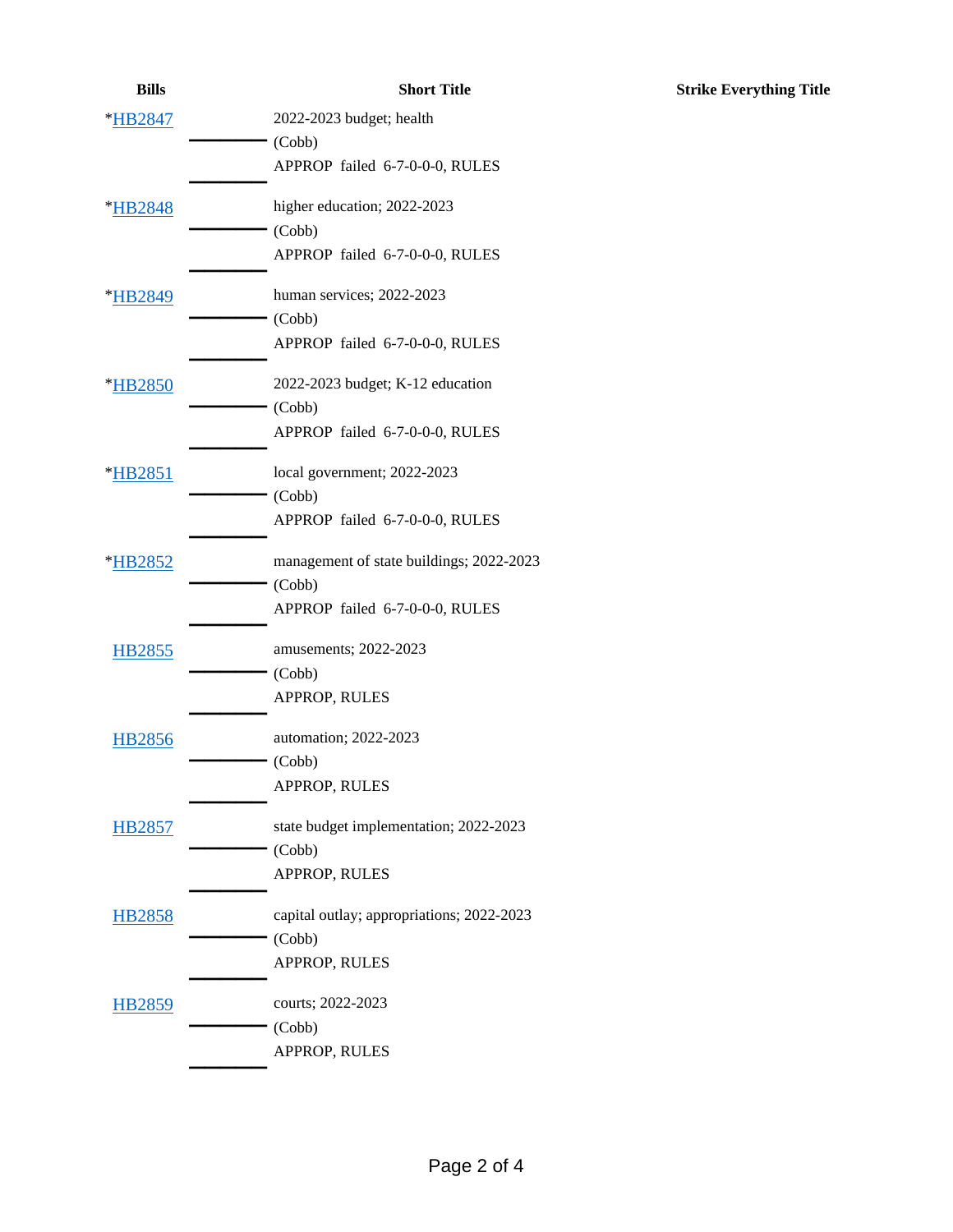| <b>Bills</b>  | <b>Short Title</b>                     | <b>Strike Everything Title</b> |
|---------------|----------------------------------------|--------------------------------|
| <b>HB2860</b> | criminal justice; 2022-2023            |                                |
|               | (Cobb)                                 |                                |
|               | APPROP, RULES                          |                                |
| <b>HB2861</b> | environment; 2022-2023                 |                                |
|               | (Cobb)                                 |                                |
|               | APPROP, RULES                          |                                |
| <b>HB2862</b> | general appropriations act; 2022-2023  |                                |
|               | (Cobb)                                 |                                |
|               | APPROP, RULES                          |                                |
| <b>HB2863</b> | health care; 2022-2023                 |                                |
|               | (Cobb)                                 |                                |
|               | APPROP, RULES                          |                                |
| <b>HB2864</b> | higher education; 2022-2023            |                                |
|               | (Cobb)                                 |                                |
|               | APPROP, RULES                          |                                |
| <b>HB2865</b> | human services; 2022-2023              |                                |
|               | (Cobb)                                 |                                |
|               | APPROP, RULES                          |                                |
| <b>HB2866</b> | K-12 education; 2022-2023              |                                |
|               | (Cobb)                                 |                                |
|               | APPROP, RULES                          |                                |
| <b>HB2867</b> | local government; 2022-2023            |                                |
|               | (Cobb)                                 |                                |
|               | APPROP, RULES                          |                                |
| <b>HB2868</b> | state buildings; management; 2022-2023 |                                |
|               | (Cobb)                                 |                                |
|               | APPROP, RULES                          |                                |
| <b>HB2869</b> | procurement; 2022-2023                 |                                |
|               | (Cobb)                                 |                                |
|               | APPROP, RULES                          |                                |
| <b>HB2870</b> | public retirement systems; 2022-2023   |                                |
|               | (Cobb)                                 |                                |
|               | APPROP, RULES                          |                                |